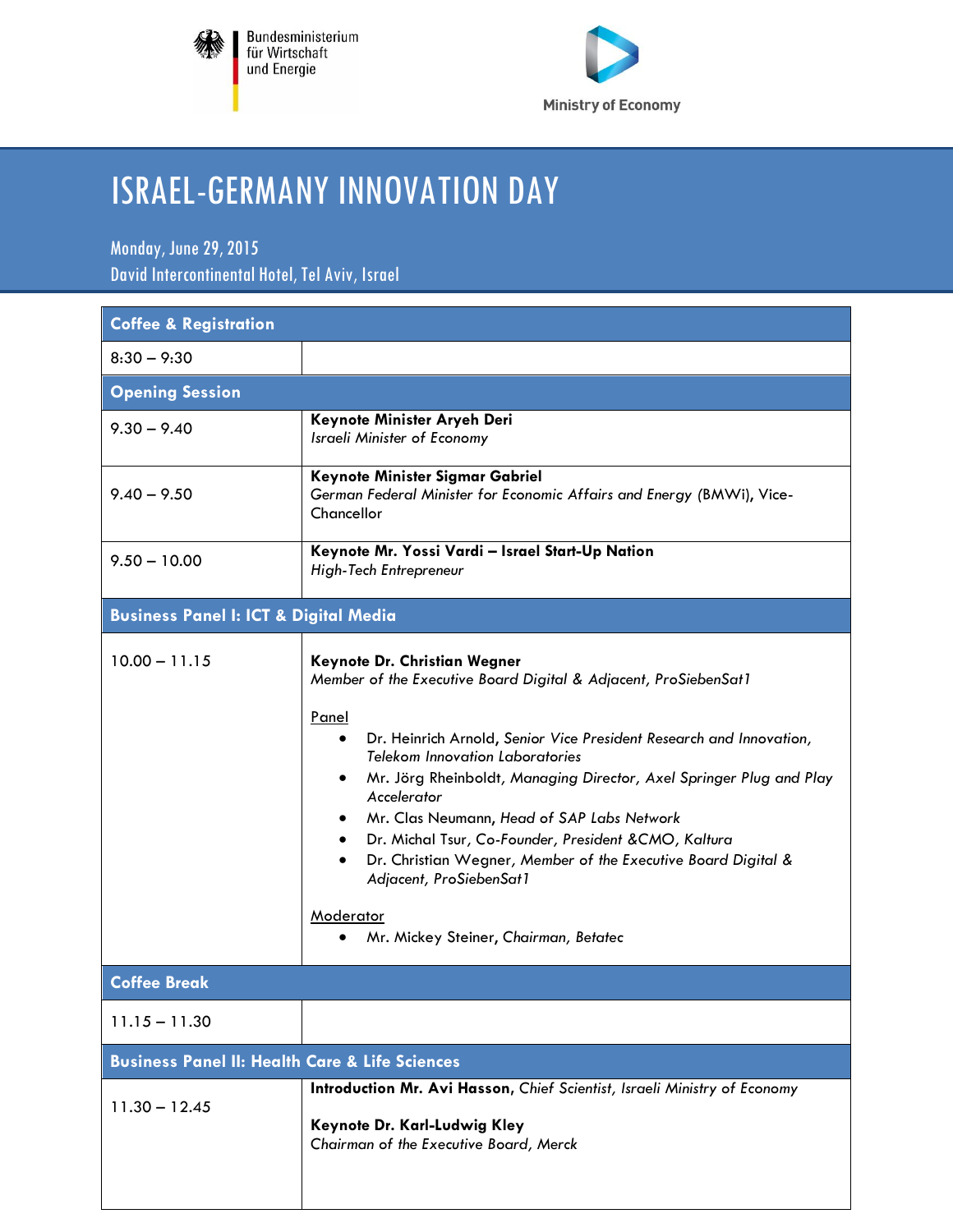

 $\mathsf{L}$ 

Bundesministerium<br>für Wirtschaft<br>und Energie



|                                            | Panel<br>Dr. Anat Cohen-Dayag, President and CEO, Compugen<br>$\bullet$<br>Dr. Michael Hayden, President of Global R&D and Chief Scientific<br>٠<br>Officer, Teva Pharmaceutical Industries<br>Prof. Yaacov Michlin, President and CEO, Yissum<br>$\bullet$<br>Prof. Dr. Alexander Schachtrupp, Chief Medical Officer, SVP Scientific<br>Affairs, B. Braun Melsungen AG<br>Moderator<br>Dr. Christian Tidona, Founder & Managing Director, BioMedX<br><b>Innovation Center</b>                         |
|--------------------------------------------|--------------------------------------------------------------------------------------------------------------------------------------------------------------------------------------------------------------------------------------------------------------------------------------------------------------------------------------------------------------------------------------------------------------------------------------------------------------------------------------------------------|
| <b>Networking Lunch</b>                    |                                                                                                                                                                                                                                                                                                                                                                                                                                                                                                        |
| $12.45 - 14.00$                            |                                                                                                                                                                                                                                                                                                                                                                                                                                                                                                        |
| <b>Business Panel III: Future Mobility</b> |                                                                                                                                                                                                                                                                                                                                                                                                                                                                                                        |
| $14.00 - 15.15$                            | Keynote Dr. Lutz Bertling<br>CEO, Bombardier Transportation<br>Panel<br>Dr. Reinhold Hamann, Automotive Technology, Automotive Systems<br>$\bullet$<br>Integration(C/AI), Robert Bosch GmbH<br>Mr. Harald Kemmann, Head of Innovation Management, RWE<br><b>Effizienz GmbH</b><br>Ms. Sohaila Ouffata, Investment Principal, BMW i Ventures and Senior<br>Manager Strategy, BMW Mobility Services<br>Mr. Aviv Tzidon, CEO, Phinergy<br>Moderator<br>Mr. Eyal Rosner, Director, Fuel Choices Initiative |
| <b>Coffee Break</b>                        |                                                                                                                                                                                                                                                                                                                                                                                                                                                                                                        |
| $15.15 - 15.45$                            |                                                                                                                                                                                                                                                                                                                                                                                                                                                                                                        |
| <b>Business Panel IV: Cyber Security</b>   |                                                                                                                                                                                                                                                                                                                                                                                                                                                                                                        |
| $15.45 - 17.00$                            | Keynote Mr. Hinrich Völcker<br>Global Head Cyber Security, Deutsche Bank AG<br>Panel<br>Prof. Yuval Elovici, Director of Deutsche Telekom Laboratories at Ben-<br><b>Gurion University</b><br>BG (ret.) Rami Ben Efraim, Head of Government and Defense, Check<br>Point<br>Mr. Yoav Tzruya, Partner, Jerusalem Venture Partners<br>Prof. Dr. Michael Waidner, Director, Fraunhofer Institute for Secure<br><b>Information Technology</b>                                                               |